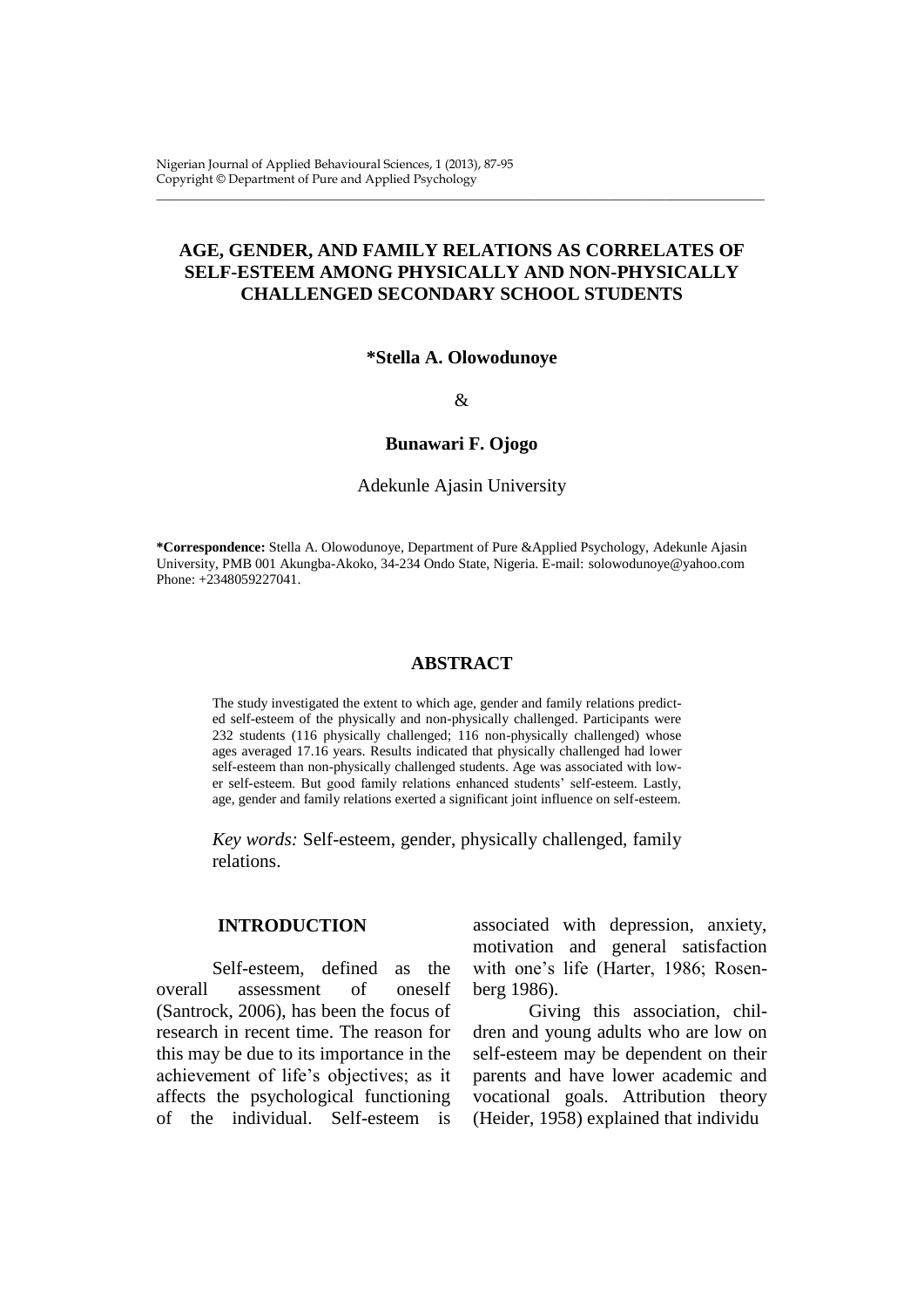al's behaviour is being attributed to certain cause(s); therefore, low selfesteem among physically challenged individuals may be attributed to the disability experienced by such individual.

Schafield and Beek (2005) identified low socio-economic status, maltreatment and lack of trust as factors that could affect the self-esteem of a child. Low self-esteem has been found to have positive relationship with poor health, deviant behaviours (smoking, substance abuse), poor academic performance, depression, suicide and teenage pregnancy (Shirk, Burwell, & Harter, 2003).

Some of these studies (e.g. Akbar & Ipshita, 2007; King, Shultz, Sted, Gilpin & Cather, 1993) examined gender and physical disabilities in young adults and the impact of disability on the development of self-esteem, but none has been able to delve into the influence of family relation combined with age and gender of the physically challenged and the nonphysically challenged students. This study may help fill this lacuna.

The aim of this study was to examine the relationship between family relations and self-esteem between physically challenged and non-physically challenged students. Also, this study sought to determine whether disability has any significant influence on self-esteem. It is a matter of great concern that abilities and potentials of disabled persons have not yet been fully explored and tackled but practically it is a great loss of human resources, which if discovered, nurtured appropriately, channeled and

utilized could add a new force to the progress of the society.

The desire for positive evaluation of self may affect a person's feelings, actions, aspiration throughout life, and this may start from childhood stage. Physically challenged children may often face the problem of rejection or abandonment from their parents and other siblings in the family. Most of the time, they may be seeing as liabilities or necessary evil in the family and this may affect the development of self-esteem of these children.

Individuals with physical impairments have limited strength, vitality or alertness, due to chronic or acute health problems which adversely affects them in different situations (Sirvis, 1988). Physical disabilities may include a variety of neurological or muscular- skeletal impairments such as cerebral palsy, spinal problem, muscular dystrophy, etc. It is not surprising that the physically challenged fight two battles, which include overcoming the limitations imposed by their physical condition and acceptance by others. It is only recently that disability has been termed as a challenge or impediment for an individual.

The bias against disability is revealed in the terminologies locally used to describe these individuals, which are often derogatory and limiting to such individuals who grow up with a very negative self-image resulting in low motivation and inspiration. According to World Health organization (WHO) (1980), disability means any restriction or lack of ability to perform any activity in a manner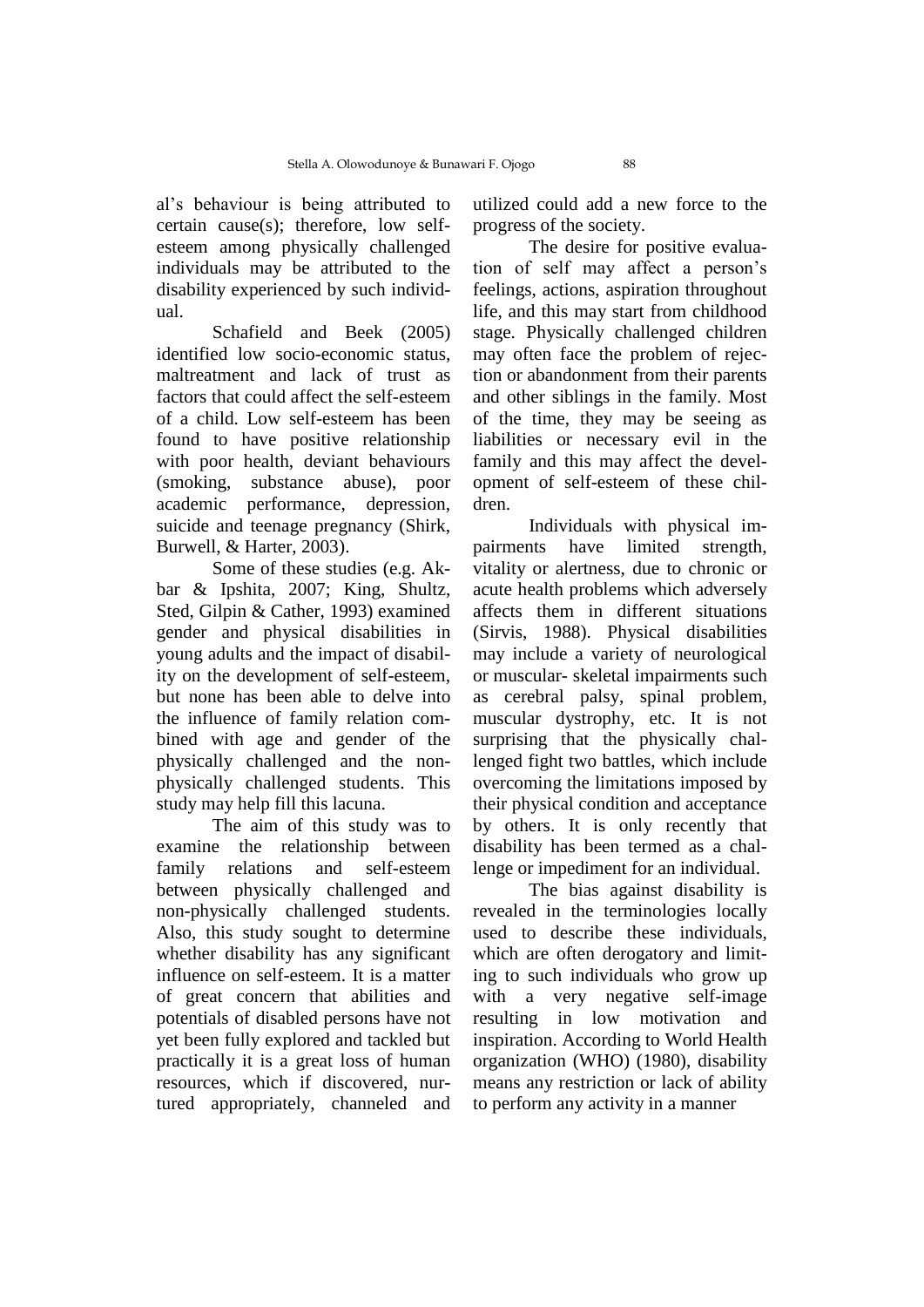within the range considered normal in human beings.

Historically, individuals with disabilities have not only been marginalized but also institutionalized as a way of hiding them from public view (O'Brien, 2004). Even today, people with disabilities are often overlooked or seen as inferior human beings or abandoned and treated as misfits in the society. In fact, in the olden days, they were seeing as people having evil spirit in them and some of these children were left to die or thrown away because parents seeing them as a burden and unnecessary evil. Physical or intellectual limitations have been associated with being "less than" in a society that values affection and celebrates a narrow definition of beauty.

It is anticipated that those individuals with disabilities could be at risk for experiencing pressures related to body shapes, size and culturally constructed body ideals compared to normal individuals. Individuals with disabilities should not be categorized as a homogeneous group but seeing as normal individuals, though with one disability or the other but with a lot of abilities. Young adults who have different kinds and levels of disabilities may quite be different in their level of self-esteem compared to those who do not have such impairment. Akpata and Ipshita (2007) found that physically challenged students have lower selfesteem than the non-physically challenged. We, therefore, hypothesized as follow:

## Hypothesis 1: *Non-physically challenged students will have a sig-*

## *nificant higher self-esteem than physically challenged students.*

The importance of the family cannot be overemphasized in enhancing the self-esteem of children and this could be done through family closeness which must start when the children are still young. In fact, family relation should be the type that encourage self and identity development that is entrenched in the family tradition which involves respect and obedience (Harwood, Leyendecker, Carlson, Asencio & Miller, 2002; Santrock, 2006). Belsky (1984) emphasized that parental support and influence can increase the self-esteem of children. He found that interpersonal interaction between parents and children can go a long way to determine whether selfesteem will be enhanced or undermined.

He also maintained that parenting can be influenced through three forces: (1) forces emanating from within the individual parent, (2) forces emanating from the child and (3) forces from the larger society where the parent-child relationship is embedded. Barber, Ball and Armistead (2003) also found that family support had a great influence on self-esteem and development of a child. They submitted that for healthy development of any child to be enhanced, proper discipline coupled with set boundaries along with acceptance and respect of the child are very essential.

However, it may not be an overstatement to say that parents nowadays no longer have enough time for their children again, let alone assisting them to build their self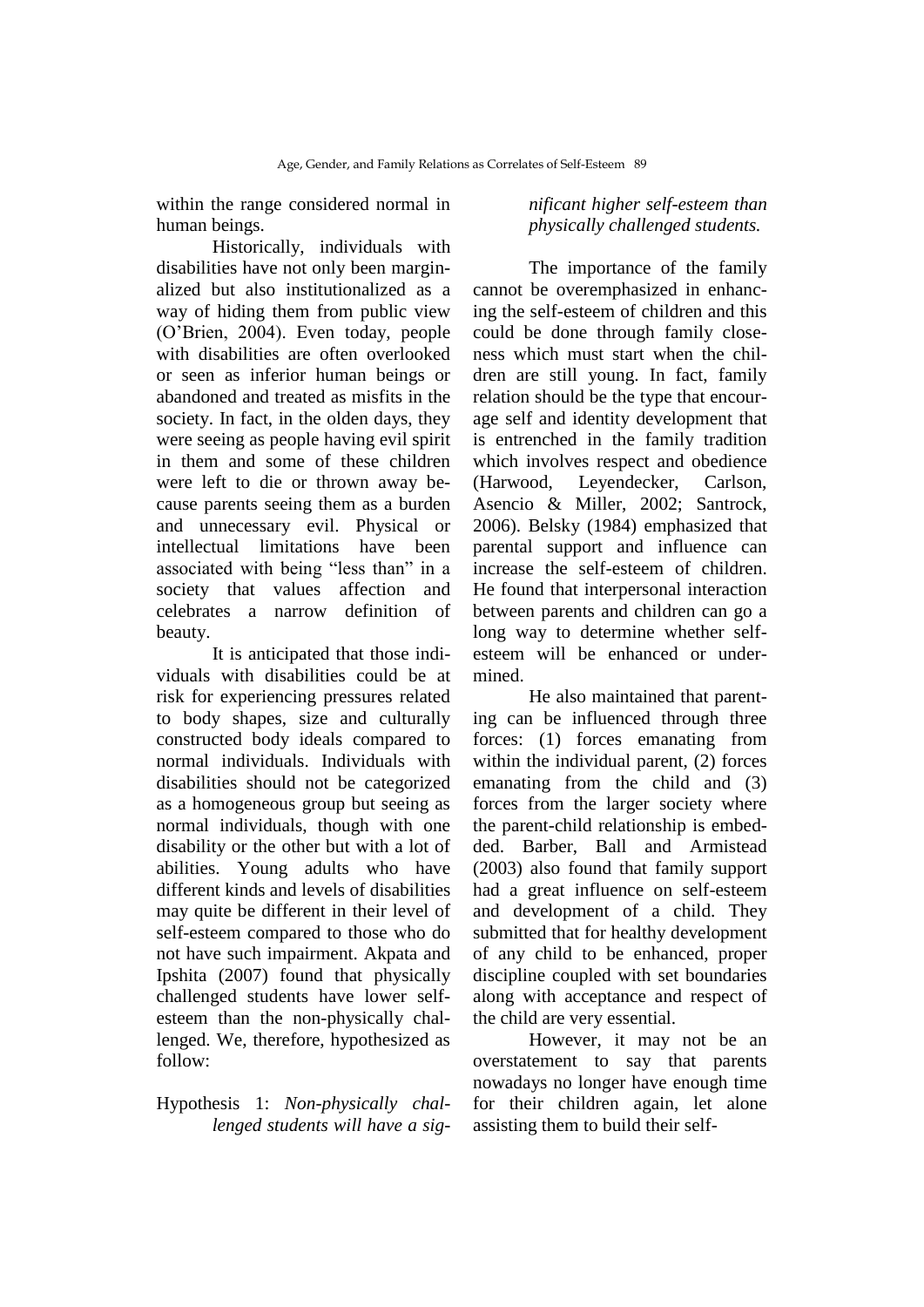esteem. This may be because of preoccupation with materialism; the need to be more affluent; and the demand of globalization make them spend more time on paid job, leaving their children at home without proper guidance or at the mercy of house help.

Lamorey (2002) and Barber et al. (2003) maintained that family relationships and support can play a great influential role in the lives of children from various cultural backgrounds in relation to their self-esteem. How parents react to both normal and physically-challenged is as important as to what ways they ensure their welfare. Parents ought to be concerned with ensuring children's welfare, protecting their rights and helping them to learn how to relate with others.

Gender, which is defined as the psychological and socio-cultural dimensions of being male or female (Santrock, 2006) is a very important and sensitive issue as far as humanity is concerned and which may influence individual's identity, social relationship and the perspective of the world generally. Also the different socialization processes given to male and female children by parents and the society at large may underscore gender differences in self-esteem.

Most often than not, through actions and examples portray by the parents, the gender development of the children are being influenced (Lenton & Blair, 2004; Maccoby, 2003). Most of the time, gender is often used more than any other attributes to categorize people that we come in contact with (Fiske, Haslam, & Fiske, 1991). This may affect the self-esteem of the individual been categorized. For

example, Akbar &Ipshita (2007) reported that gender had a strong influence on individuals' level of selfesteem. A gender differences in selfesteem research carried out by Women Mental Health (2004) revealed that male patients have greater self-esteem compared to female patients. We hypothesized that:

Hypothesis 2*: Gender, age, and family relation will have significant independent and joint influence on self-esteem.*

### **METHODS**

### **Design and Participants**

This study employed a crosssectional survey design. The sample was made up of 232 students (physically challenged  $= 116$ ; non-physically challenged = 116) selected from southwestern Nigeria. Their ages ranged between 13 and 19 (*M* = 17.16;  $SD = 2.37$ . Out of the 116 physically challenged participants, 57 were males and 53 were females. The nonphysically challenged participants comprised 74 males and 48 females.

## **Measures**

*Family relations:* This was measured with Inventory for Family Relation (IFR) developed by Hudson (1982). It was a 25-item inventory designed to measure interpersonal relationship in the family. IFR was rated on a 5-point scale (Rarely or none of the time  $= 1$ ; Most or all of the time  $= 5$ ). The participant's total score was obtained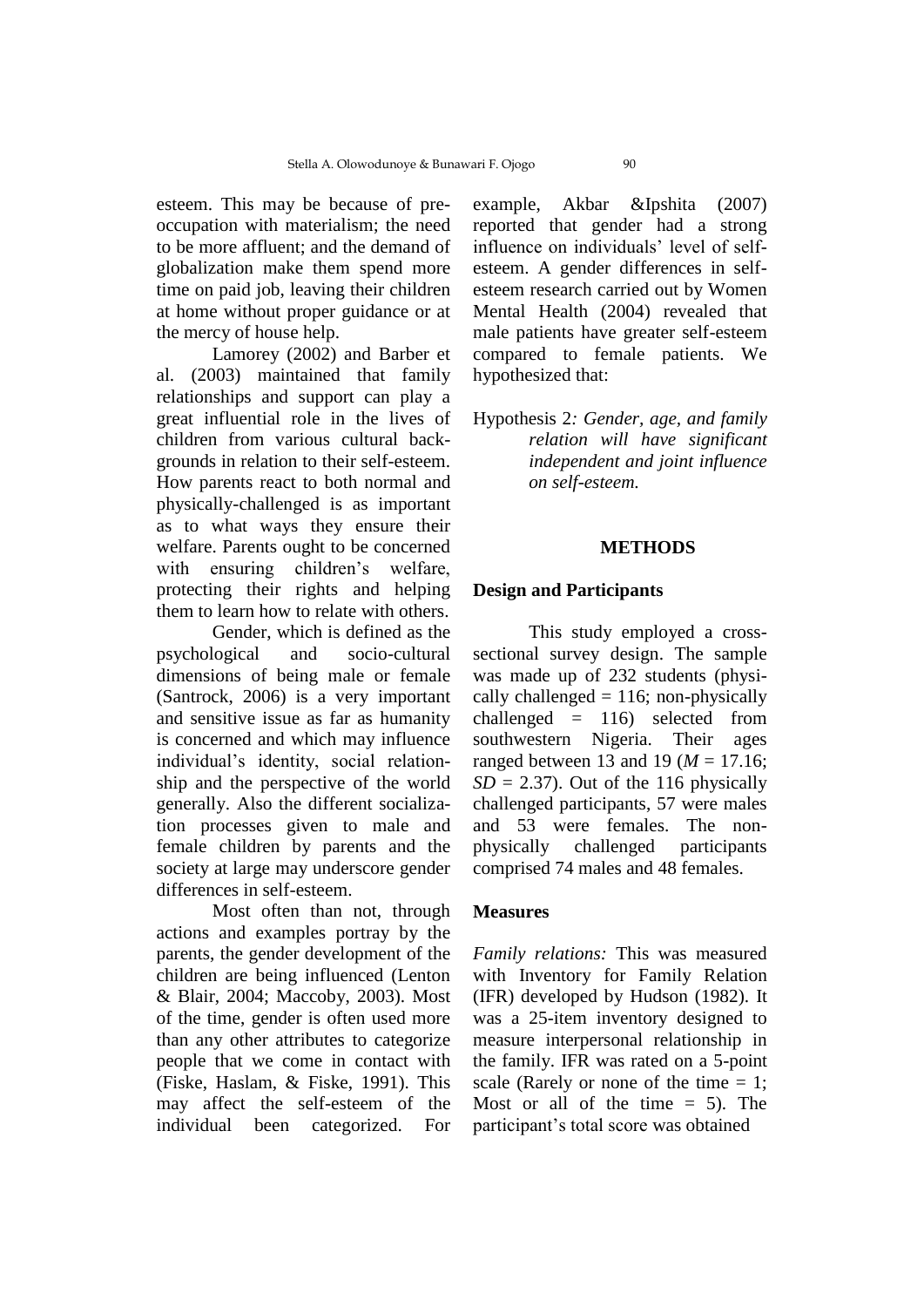by adding together the sores on the items and subtracting 25 from the total score. A reliability coefficient of .95 was reported by Hudson (1982). Elusiyan (1994) obtained a divergent coefficient of .01 by correlating IFR and the Psychopathic Deviate subscale of MMPI (Hathaway & McKinley, 1967). In this study, we obtained a reliability coefficient of .79. High score reflected good family relations while low scores indicated inadequate family relations.

*Self-esteem:* This was assessed with Hare's (1985) Hare Self-esteem Scale. It was a 30-item scale designed to measure the extent to which school age children hold favourable view of themselves in 3 domains (peer  $= 10$ ) items; home  $= 10$  items; school  $= 10$ items. This was rated on a 4-point (Strongly disagree  $= 1$ ; Strongly agree  $= 4$ ). A test-retest reliability coefficient of .74 was reported by Hare (1985). In this study, a reliability coefficient of .67 was obtained. A high score indicated high feeling of self-esteem.

## **Procedure**

Permissions were obtained from the authorities of schools (schools for physically challenged and the nonphysically challenged). The participants were informed about the aim of the study and that the study was not meant to expose their weaknesses but strictly for academic purposes. Participation in the study was voluntary. The students, with the assistance of their teachers, were guided on how to respond to the questionnaires. Out of the 250 questionnaire administered, 232 were duly completed and found usable.

## **Data Analysis**

Statistical analyses include Pearson product moment correlation to assess the relationship that existed among the variables. Hypothesis 1 was evaluated with a *t* test. A multiple regression was conducted to test hypothesis 2.

### **RESULTS**

The results of the descriptive and correlations of the variables are presented in Table 1.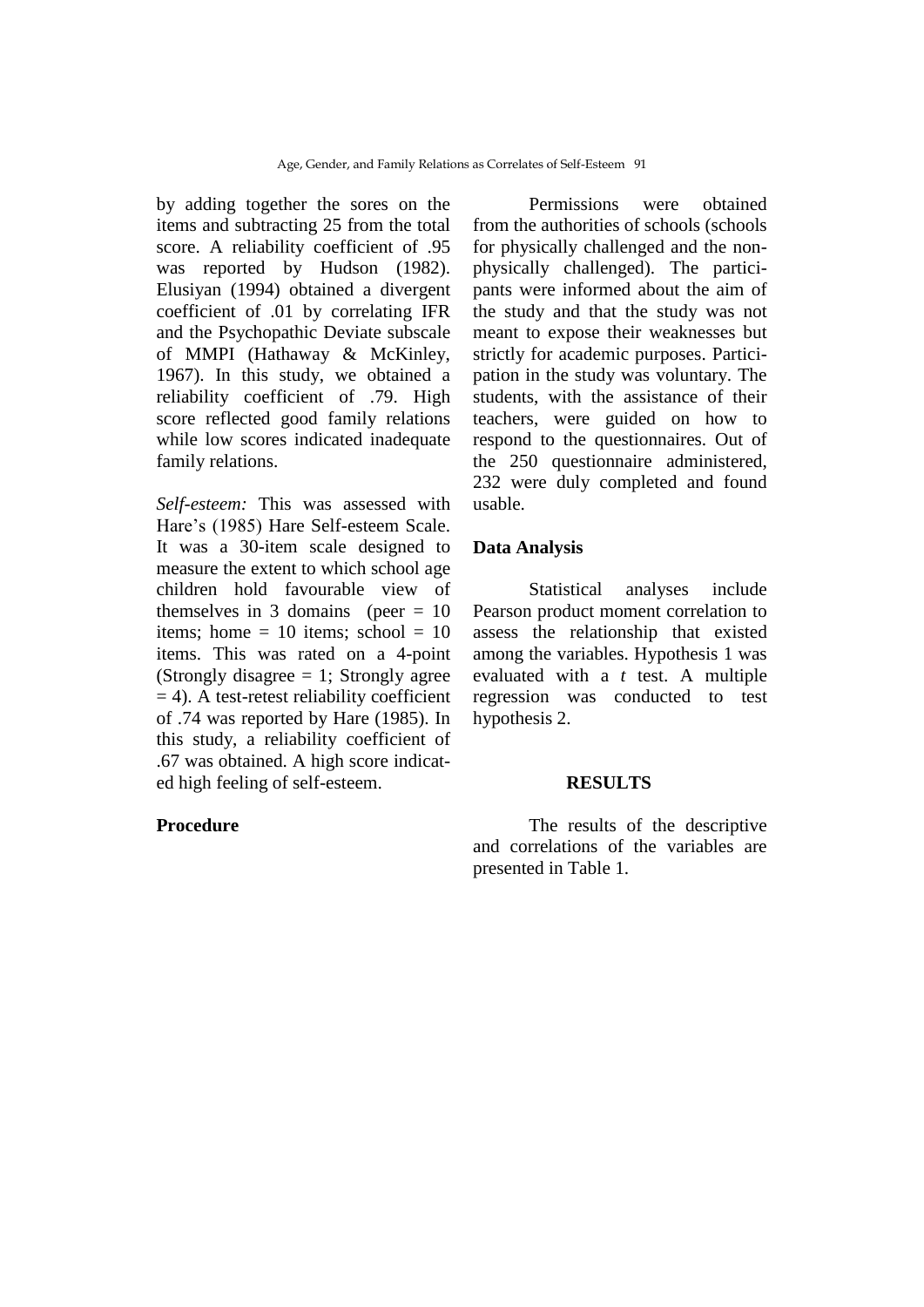| <b>Variables</b>                 | M          | SD        |               | 2                 | 3             | 4                 | 5      | O   |     | 8 |  |
|----------------------------------|------------|-----------|---------------|-------------------|---------------|-------------------|--------|-----|-----|---|--|
| Age                              | 17.16      | 2.37      |               |                   |               |                   |        |     |     |   |  |
| Family type                      |            | ٠         | .04           |                   |               |                   |        |     |     |   |  |
| Religion                         |            | ٠         | .10           | $.14*$            |               |                   |        |     |     |   |  |
| Family size                      | 5.97       | 3.22      | $.25**$       | $.33**$           | $-.14*$       |                   |        |     |     |   |  |
| Position in the family<br>Gender | 3.22<br>۰. | 2.48<br>۰ | .04<br>$-.06$ | $.31**$<br>$-.04$ | .01<br>$-.05$ | $.62**$<br>$-.02$ | .00    |     |     |   |  |
| Family relations                 | 75.66      | 10.24     | $-.29$        | .09               | $-.05$        | .06               | $.14*$ | .06 |     |   |  |
| Self-esteem                      | 82.11      | 9.63      | $-.29**$      | $-.15*$           | $-.11$        | $.20**$           | $-.11$ | .00 | .12 |   |  |

**Table 1:** Mean, SD, and Inter-variable Correlations

**Note:** \*\* *p* < .01. \* *p* < .05. N = 232.

The results in Table 1 show that students' self-esteem reduced significantly as their ages increased [*r*  (230) - .29, *p* < .01]. Gender had no significant relationship with selfesteem [*r* (230) = .00, *p* > 05]. Table 1 also revealed that family relations had

no significant relationship with selfesteem  $[r (230) = .12, p > 05]$ .

Hypothesis 1, which expected the non-physically challenged students to have a higher level of self-esteem than those that are physically challenged, was evaluated with a *t* test. The results are shown in Table 2.

Table 2: **Summary of** *t* **Test on Self-esteem**

| Group                     |     | M     |      |     |  |
|---------------------------|-----|-------|------|-----|--|
| Non-physically challenged | 116 |       | 9.24 | 230 |  |
| Physically challenged     | 116 | 78 34 | 8.62 |     |  |

Table 2 shows that the non-physically challenged students had a significantly higher level of self-esteem than the physically challenged students [*t* (230)

 $= 6.12, p < .01$ ]. This confirmed hypothesis 1.

Hypothesis 2 was tested with a multiple regression. The results are shown in Table 3.

Table 3: **Multiple Regression of Age, Sex and Family Relations on Selfesteem**

| <b>Predictors</b>                                                                                                                                                                                                                                                                                                     |        |          |     | D4  |          |
|-----------------------------------------------------------------------------------------------------------------------------------------------------------------------------------------------------------------------------------------------------------------------------------------------------------------------|--------|----------|-----|-----|----------|
|                                                                                                                                                                                                                                                                                                                       | $-.29$ | $-4.53*$ |     |     |          |
| Age<br>Gender                                                                                                                                                                                                                                                                                                         | $-.03$ | - 47     | .32 | .10 | $8.55**$ |
| Family relations                                                                                                                                                                                                                                                                                                      |        | $-2.08*$ |     |     |          |
| Motor $\frac{1}{2}$ $\frac{1}{2}$ $\frac{1}{2}$ $\frac{1}{2}$ $\frac{1}{2}$ $\frac{1}{2}$ $\frac{1}{2}$ $\frac{1}{2}$ $\frac{1}{2}$ $\frac{1}{2}$ $\frac{1}{2}$ $\frac{1}{2}$ $\frac{1}{2}$ $\frac{1}{2}$ $\frac{1}{2}$ $\frac{1}{2}$ $\frac{1}{2}$ $\frac{1}{2}$ $\frac{1}{2}$ $\frac{1}{2}$ $\frac{1}{2}$ $\frac{1$ |        |          |     |     |          |

**Note:** \*\*  $p < .01$ . \*  $p < .05$ . N = 232.

The results in Table 3 indicated that age significantly predicted selfesteem such that older students tended to exhibit lower level of self-esteem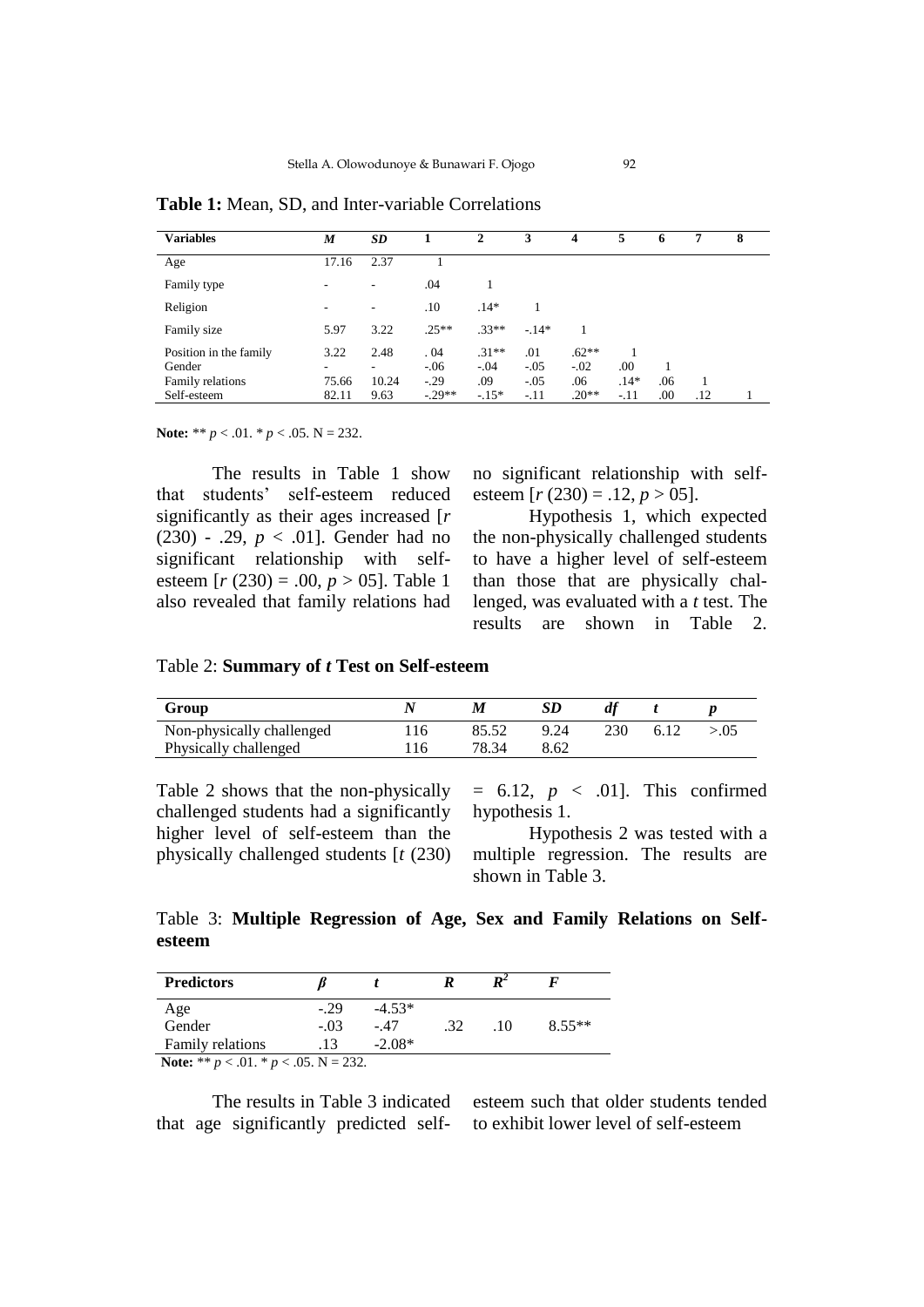that younger students ( $\beta$  = -.29,  $p$  < .05). Gender did not significantly predict self-esteem ( $\beta$  = -.03, *p* > .05). However, family relations significantly predicted self-esteem in such a way that students who reported good family relations tended to have favourable evaluation of themselves compared with those who reported bad family relations.( $\beta$  = .13,  $p$  < .05). Finally, age, gender, and family relations significantly predicted self-esteem [*R* = .30;  $R^2 = .10$ ; *F* (3,224) = 8.55, *p* < .05]. The results in Table 3 partly confirmed hypothesis 2.

### **DISCUSSION**

This study investigated the extent to which age, gender and family relation correlated with self-esteem of physically challenged and the nonphysically challenged students. It also investigated whether physical disability had a negative influence on selfesteem.

Hypothesis 1 stated that nonphysically challenged students would have a significant higher self-esteem than the physically-challenged students was confirmed by the results in Table 2. Results indicated that non-physically challenged had a significantly higher self-esteem than the physicallychallenged students. This result supported the work of Akbar and Ipshita (2007) who found that physically challenged students had a lower self-esteem than the non-physically challenged students.

This result also supported the theory of attribution (Heider, 1958), that the behaviour of individual is

being coined or attributed to certain cause(s). So, it could be deduced that the lower status of self-esteem experienced by the physically challenged students could be as a result of their disabilities. This may be as result of the fact that the physically challenged students had limited strength, vitality or alertness, due to chronic or acute health problems which adversely affects them in different situations (Rogers, 1980; Sirvis, 1988).

The second hypothesis, which stated that gender, age and family relation would have significant independent and joint influence on selfesteem, was partly confirmed by the results in Table 3. It was a mixed result. Gender as a variable did not have any significant influence, but age and family relation had significant independent influence; but there was a joint influence of these three variables on self-esteem. The result on gender negated the work of Akbar and Ipshita (2007) who found that gender had a strong influence on individuals' level of self-esteem.

It also contradicted the results reported by the Women Mental Health (2004), that male patients had greater self-esteem compared to female patients. The results on family relations supported Belsky (1984), who submitted that parental support and influence could increase the selfesteem of children. Also, the findings of Barber et al. (2003) and Lamorey (2002), that family support had a strong influence on self-esteem and development of a child, were supported. Age as one of the variables had a significant relationship with selfesteem in table 1 and also had a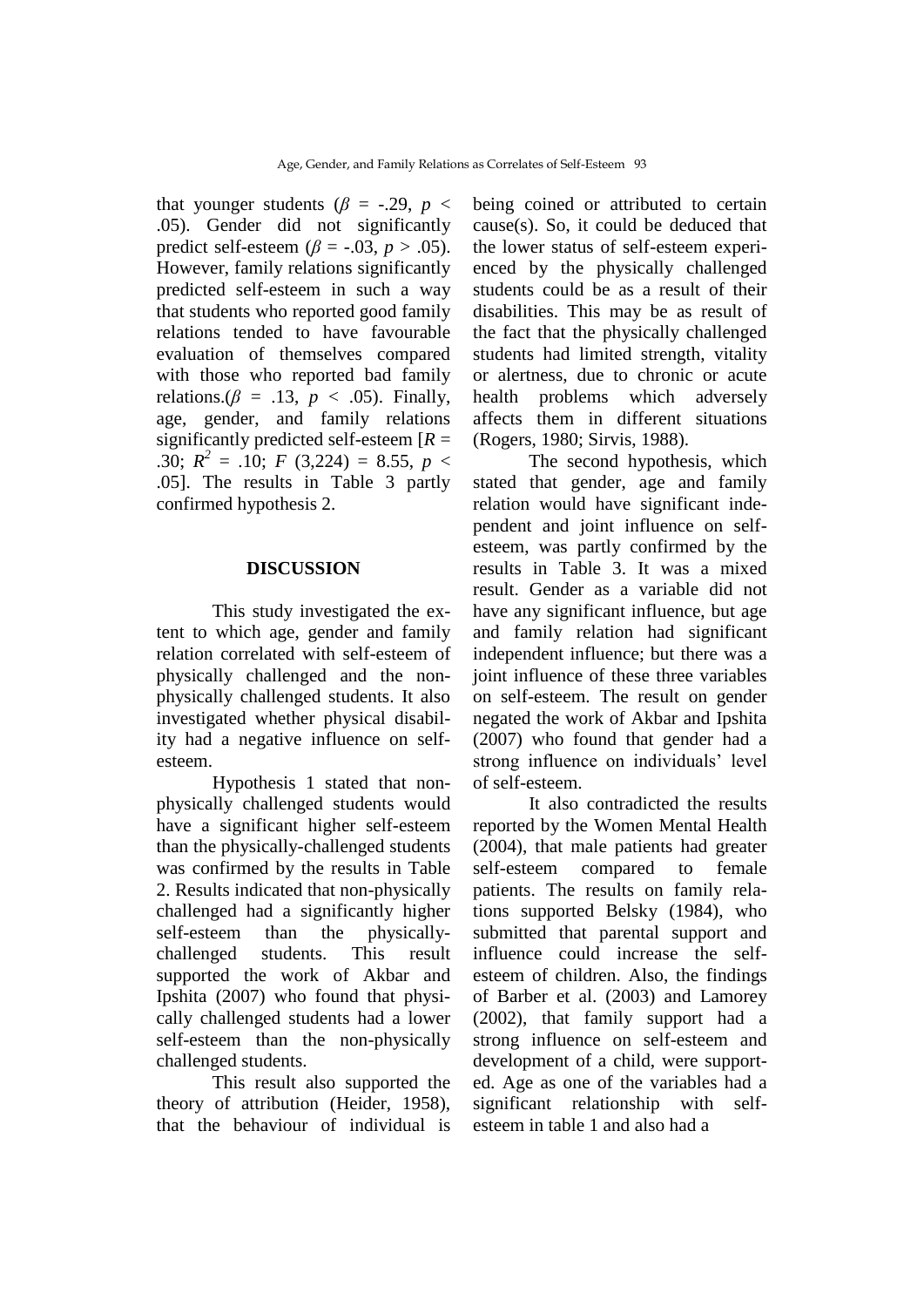significant independent and joint influence on self-esteem. This indicated that age is a strong determinant of self-esteem among young adults.

## **CONCLUSION**

Since there was a significant difference in self-esteem between the physically challenged students and the non-physically challenged students, the implication of this is that the physically challenged individual must be assisted by the members of the family with necessary care needed for them to be able to develop a good image of themselves, which could enhance their self-esteem. Gender as one of the variables had no significant influence on self-esteem, which implied that both male and female could be victims of low or high self-esteem. So, both must be nurtured to have a good selfconcept.

Age had both strong relationship and influence on self-esteem. This implied that right from childhood, children must be trained in a way that enhances self-esteem. Parents should avoid words and actions that could deter the development of self-esteem in their children. Lastly, family relation was found to have a strong influence on self-esteem. This implied that supportive family assists in enhancing self-esteem. So, whether physically challenged or non-physically challenged, the children need the support of their parents and the entire member of the family to be able to build good image and enhances their self-esteem.

This study only focused physically and non-physically challenge in schools below tertiary institutions. So, further studies may enlarge the scope of research to include physically challenged in tertiary institutions. Also, for adequate comparison, selfemployed and government employed physically challenged may be beneficial.

### **REFERENCES**

- Akbar, H., & Ipshita, J. (2007). Stress appraisal and coping strategies among parents of physically challenged children. *Journal of Indian Academy of Applied Psychology, 3*(2), 179-182.
- Barber, C. N., Ball, J., & Armstead, L. (2003). Parent-young adult relationship and young adult psychological functioning among African-American young adults: Self-esteem as a mediator. *Journal of Child and Family Studies, 12,* 361-374.
- Belsky, J. (1984). The determinants of parenting: A process model. *Child Development, 55,* 83-96.
- Elusiyan, B. A. (1994). Relationship between family bond, parental education, socio-economic status and the development of delinquency*.*  Unpublished Thesis, University of Lagos.
- Fiske, A. P., Haslam, N., & Fiske, S. E. (1991). Confusing one person with another, what errors reveal about the elementary forms of social relations. *Journal of Personality and Social Psychology, 60,* 656- 674*.*
- Harter, S. (1986).Processes underlying the construction, maintenance, and enhancement of the self-concept in children. In J. Suls & A. G.